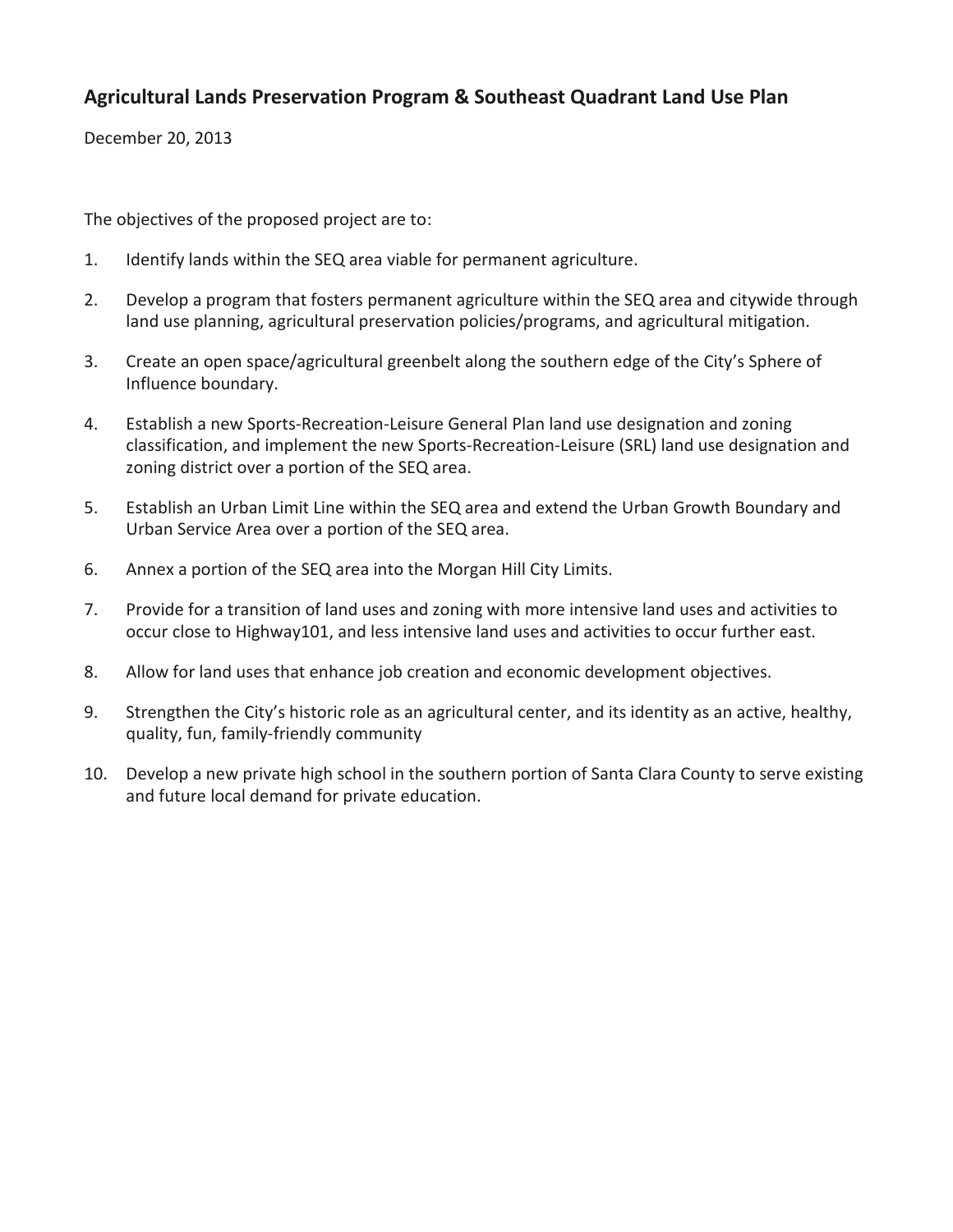**The following addresses the four project objectives listed below:**

- **(#1) Identify lands within the SEQ area viable for permanent agriculture.**
- **(#2) Develop a program that fosters permanent agriculture within the SEQ area and citywide through land use planning, agricultural preservation policies/programs, and agricultural mitigation.**
- **(#3) Create an open space/agricultural greenbelt along the southern edge of the City's Sphere of Influence boundary.**
- **(#9) Strengthen the City's historic role as an agricultural center, and its identity as an active, healthy, quality, fun, family-friendly community.**
- The City has prepared a Citywide Agricultural Lands Preservation Program (Program) that is intended to permanently preserve agriculture and open space, and establish mitigation for the conversion of agricultural lands to a non-agricultural use.
- **Main program components include the following:** 
	- a. Citywide program
	- b. Lands subject to Program include those lands within city limits that are converting agricultural land to a non-agricultural use. Land is considered agriculture if it is mapped on the 2010 Dept. of Conservation Farmland Mapping and Monitoring Program (FMMP) Map as any of the following: Prime Farmland, Farmland of Statewide Importance, Unique Farmland, or Farmland of Local Importance. Even if the classification changes with subsequent FMMP Maps, the 2010 FMMP Map will serve as the basis for applicability.
	- c. Mitigation for the conversion of agricultural land is required at a 1:1 ratio (1 acre mitigation for 1 acre disturbed/converted). This is a change from the original draft in response to comments the City received from Stakeholders.
	- d. For the purposes of calculating the required acreage of mitigation, generally the entire site will be used. Exceptions include lands with an Open Space, Public Facility, or Sports-Recreation-Leisure designation, as it is possible that large portions of these sites remain undisturbed. Consistent with the Habitat Conservation Plan, the developed footprint will be used for calculating required mitigation for these three designations. The only differences, though, is that in order to be excluded from the developed footprint, the undisturbed area must be 10 acres minimum and cannot include irrigated sports fields.
	- e. Allowed methods of mitigation include the following: applicant dedicates agricultural mitigation lands; applicant acquires agricultural conservation easements plus pays administrative fee for maintenance of easement; or applicant pays an agriculture in-lieu fee to City plus the maintenance administrative fee.
	- f. Monies collected from the agriculture in-lieu fee will be used by City to acquire agricultural conservation easements within the MH sphere of influence, preferably within the Agricultural Priority Area in the SEQ area to establish an agriculture/open space greenbelt along the MH sphere of influence/San Martin border.
	- g. Acquisition of agricultural conservation easements is strictly voluntary. Property owners are not required to establish an agricultural conservation easement on their property unless they choose to do so. Also agricultural conservation easements are perpetual, running with the land, thereby ensuring permanent conservation of land.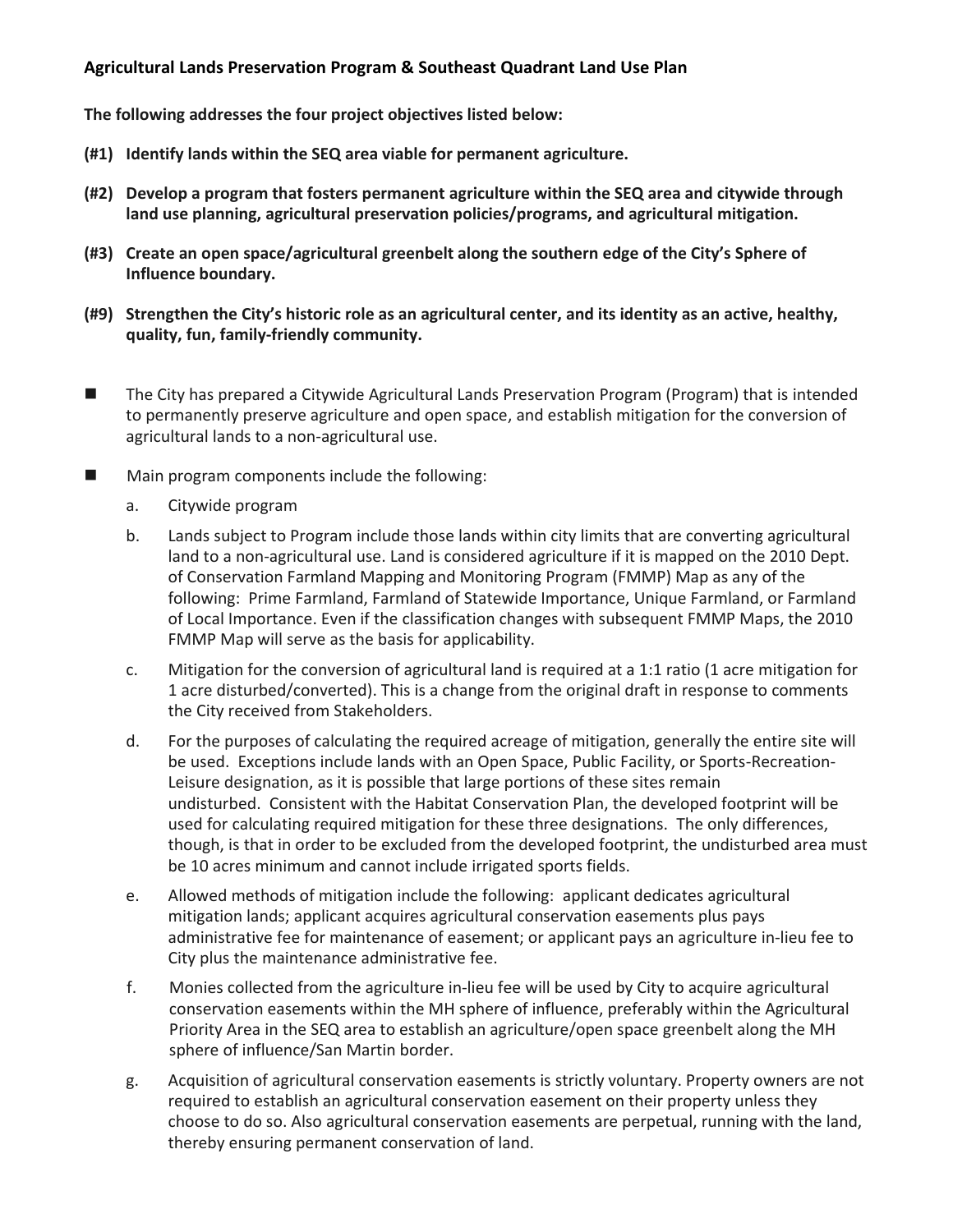- h. All agricultural mitigation, regardless of method of mitigation, shall be provided within Santa Clara County. Order of priority is within the Agricultural Priority Area in the SEQ first, within the MH sphere of influence second, and within Santa Clara County third.
- i. The initial agriculture in-lieu fee is proposed to be \$15,000. This fee will not cover the cost to acquire agricultural conservation easements within the MH boundary given the elevated cost of land. Therefore, the City will pursue outside funding opportunities to supplement agriculture inlieu fee monies such as grants and partnerships with other groups including the Santa Clara County Open Space Authority.
- j. The Program also proposes to utilize a portion of the City's Open Space fund to supplement monies collected from the agriculture in-lieu fee. Because Open Space funds are collected for the purpose of open space, agricultural conservation easements acquired with these funds shall be primarily (90%) "open." In other words, no more than 10% of the land can be covered with structures. Agricultural conservation easements acquired with non-Open Space funds do not have the building restriction, but still must be used for qualifying agricultural uses as defined by the Program.
- k. In order to ensure mitigation is provided when required (prior to approval of final map or issuance of grading/building permit, whichever comes first), the Program includes a "stay ahead" provision whereby agricultural lands cannot be converted until the mitigation is identified and "in the bank."
- Agricultural Lands Preservation Program and proposed Sports-Recreation-Leisure district would strengthen the City's identity that is rooted in an agricultural past and promote an active, healthy future through continued agriculture and enhanced recreational opportunities.

## **The following addresses the four project objectives below:**

- **(#4) Establish a new Sports-Recreation-Leisure General Plan land use designation and zoning classification, and implement the new Sports-Recreation-Leisure (SRL) land use designation and zoning district over a portion of the SEQ area**
- **(#7) Provide for a transition of land uses and zoning with more intensive land uses and activities to occur close to Highway101, and less intensive land uses and activities to occur further east**
- **(#8) Allow for land uses that enhance job creation and economic development objectives**
- **(#9) Strengthen the City's historic role as an agricultural center, and its identity as an active, healthy, quality, fun, family-friendly community.**
- The project includes the establishment of a new Sports-Recreation-Leisure (SRL) General Plan and Zoning designation. The SRL designation is proposed on 251 acres of the 759 acres of land proposed to be annexed into the City.
- The SRL designation consists of two subdistricts: Subdistrict A and Subdistrict B. Subdistrict B is located closer to the freeway, where more building intensive sports/recreation-related uses are envisioned. Uses may include indoor recreation facilities and sports-related retail. Subdistrict A is located further east where more land extensive sports/recreation-related uses are anticipated, including outdoor sports fields. Most uses in both SRL Subdistricts A and B require a conditional use permit. Agriculture is a permitted use in both subdistricts of the SRL district.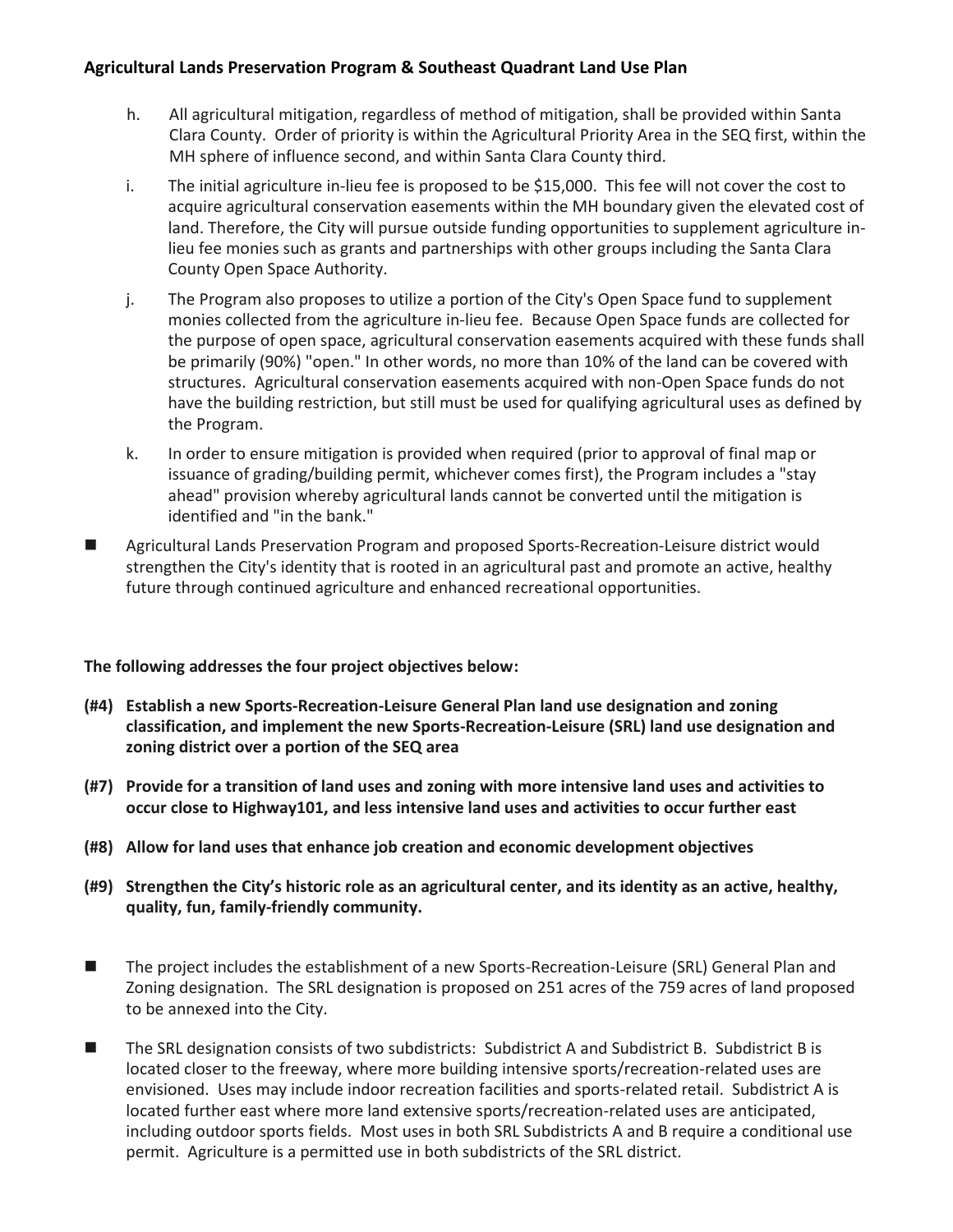- The SRL district is proposed in the SEQ area because the types of sports/recreation uses anticipated cannot be accommodated within existing City limits. The SEQ area is best suited for the proposed SRL uses because:
	- a. The SRL district uses are primarily visitor-serving and land-extensive uses that are most appropriately sited near US 101.
	- b. The SEQ area offers large, aggregated parcels under common ownership that can accommodate regional-serving outdoor sports facilities.
	- c. The SEQ area provides proximity to freeway access, minimizing traffic impacts on city streets, and separation from incompatible land uses.
	- d. The proposed SRL uses will complement the already established City recreational facilities (Aquatics Center & Outdoor Sports Center), creating a sports-destination area.
- The SRL district supports the City's economic development goals for further promoting tourism in Morgan Hill, including agri-tourism.
- The SRL district allows property owners some economic use of their property with uses that are compatible and provide a transition with the adjacent agricultural uses.

#### **The following addresses the objective below:**

- **(#5) Establish an Urban Limit Line within the SEQ area and extend the Urban Growth Boundary and Urban Service Area over a portion of the SEQ area.**
- There is currently a gap in the Urban Limit Line boundary at the southeastern portion of the City. The proposed project would close this gap and complete the boundary line around the City perimeter.
- In the western portion of the SEQ, the Urban Service Area boundary would be expanded to include 305 acres of the 759 acres proposed for annexation. The remaining lands proposed for annexation in the eastern portion of the SEQ (including the Chiala property and surrounding lands) are proposed to be annexed outside of the Urban Service Area. A private water company and septic systems are proposed to serve this area. The intent for annexing outside the Urban Service Area is to minimize burden on the City. If annexed into the City outside the Urban Service Area, the eastern portion of the SEQ would be restricted from being added to the Urban Service Area in the future. [See discussion below regarding annexation.]
- The Urban Growth Boundary would also be expanded as part of the project. Expansion of the Urban Growth Boundary was anticipated in the existing General Plan.

Action 3.4 of the Community Development Element precludes reconsideration of the Urban Growth Boundary location more frequently than in conjunction with a comprehensive City General plan Update every 10 years or so. It further states, however, that, "revaluation of the Urban Growth Boundary location may be necessary in conjunction with the implementation of Phase 2 of the Urban Limit Line/Greenbelt Study regarding land use in the Southeast Quadrant."